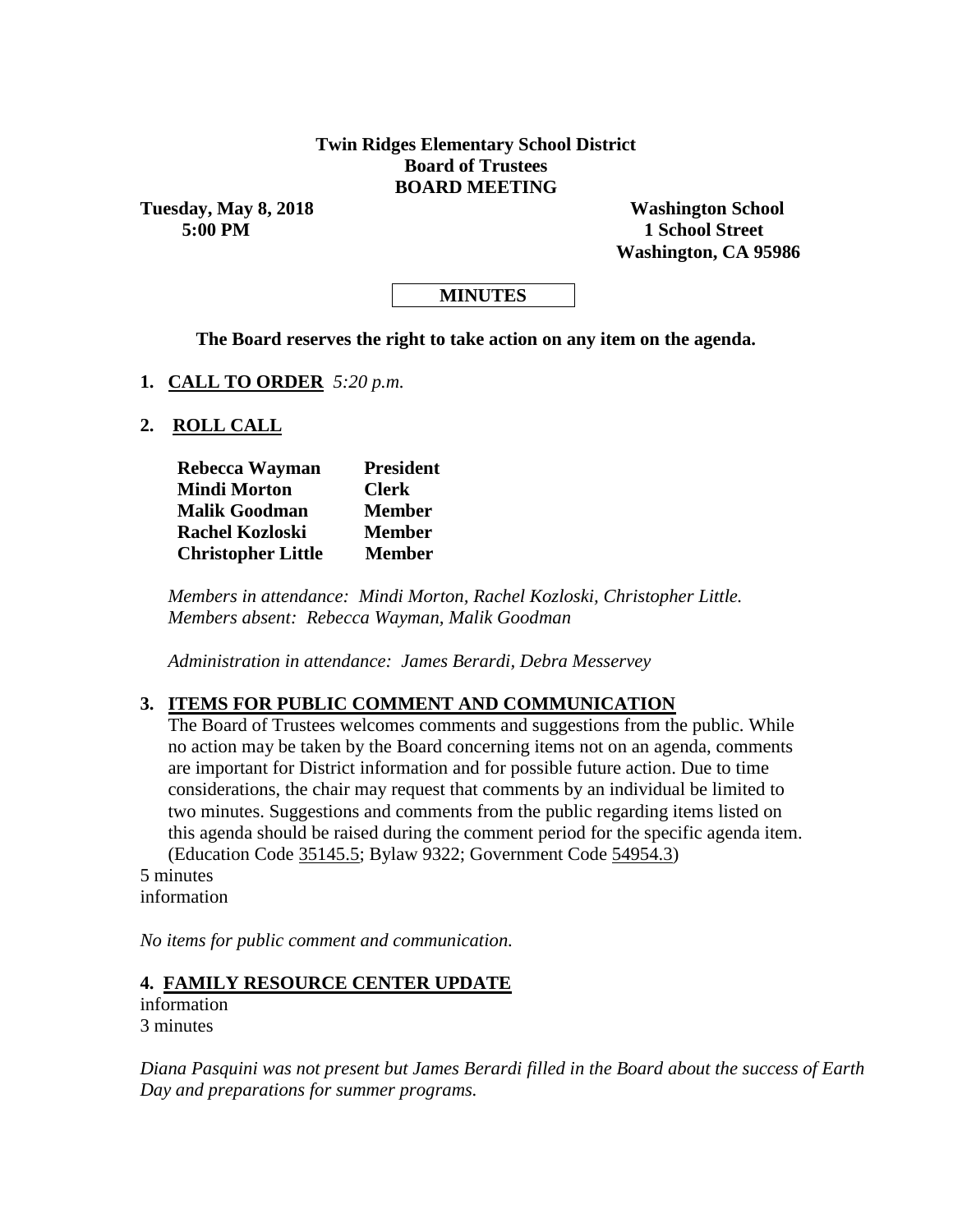### **5. CONSENT**

Consent items shall be items of a routine nature or items for which no Board discussion is anticipated and for which the Superintendent recommends approval. The public has a right to comment on any consent item. At the request of any member of the Board, any item on the consent agenda shall be removed and given individual consideration for action as a regular agenda item.

*Rachel Kozloski moved and Christopher Little seconded to approve the Consent Items with the removal of Item #5.6. 3-0*

## **5.1 THE BOARD WILL APPROVE THE MAY 8, 2018 AGENDA**

### **5.2 THE BOARD WILL APPROVE THE APRIL 10, 2018 MINUTES**

## **5.3 THE BOARD WILL APPROVE THE APRIL 30, 2018 SPECIAL BOARD MEETING MINUTES**

### **5.4 APPROVE WARRANTS**

### **5.5 AUTHORIZE FERNANDO GOMEZ CAL CARD**

### **5.6 ACCEPT LETTER FROM NCSOS ON FIRST INTERIM** information 2 minutes (blue backup)

*Mindi Morton had concerns about the County Superintendent's concern about running out of money in eight years. Christopher Little agreed. Christopher Little moved and Rachel Kozloski seconded to accept the letter from NCSOS on First Interim. 3-0*

### **6. PORTFOLIO REVIEW : PETER KETCHAND**

5 minutes

information (white backup)

*Peter Ketchand provided an overview of our progress. TRESD has a highly conservative portfolio and is not producing as fast as if it had other options. Cash has increased from maturity of bonds.*

## **7. TEACHERS REPORT**

5 minutes information

a. Washington School Enrollment

| -<br>Grade      | $-$<br>A | - |     |  |  | $\epsilon$ | <b>TIME</b><br>$-$<br>vıaı |
|-----------------|----------|---|-----|--|--|------------|----------------------------|
| <b>Students</b> |          |   | . . |  |  |            |                            |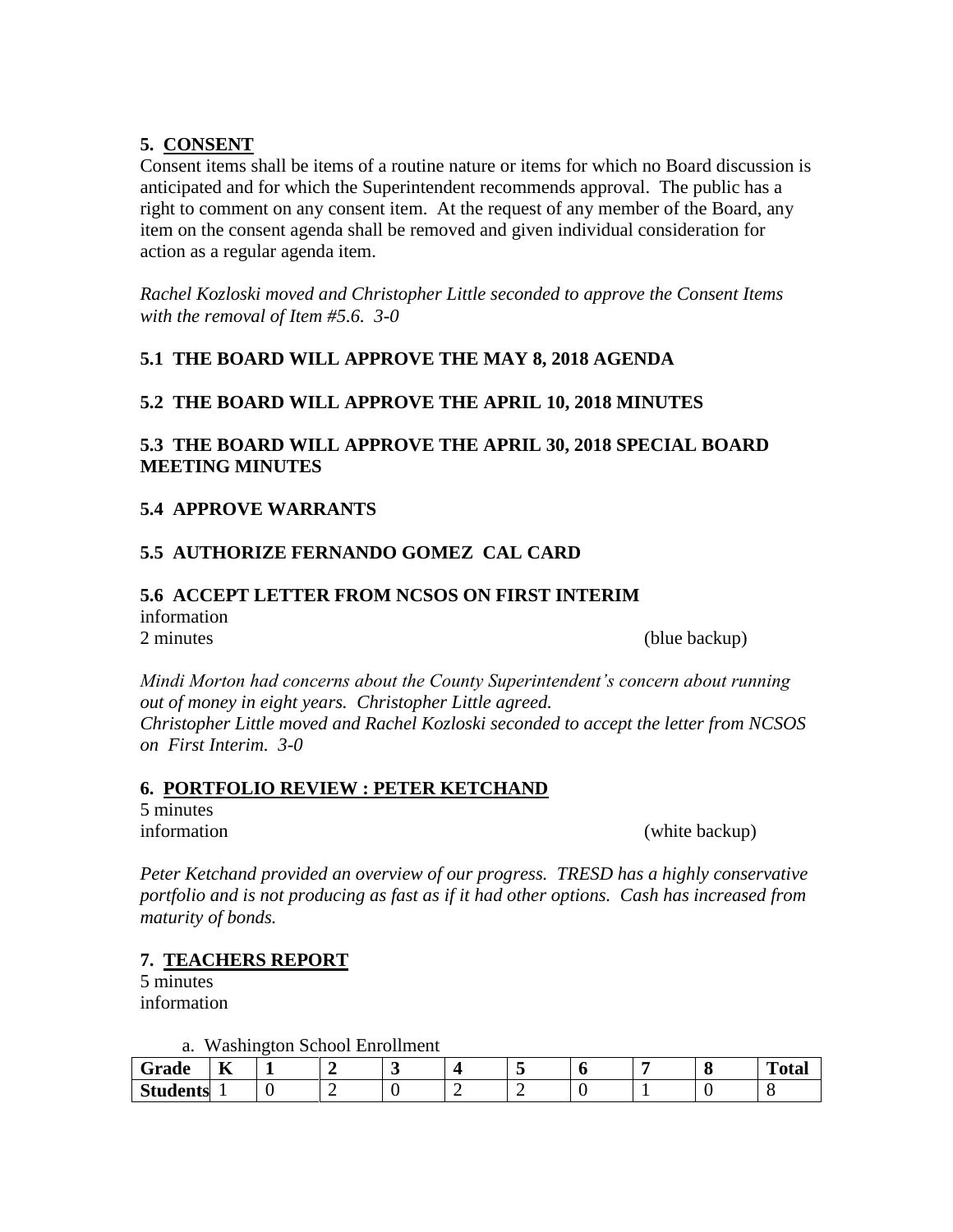b. Grizzly Hill School Enrollment

| $\sim$<br>Grade | TK/K<br>$\sqrt{1}$                  | --  | ັ |  |  | u | <b>CONTRACTOR</b><br>'otal |
|-----------------|-------------------------------------|-----|---|--|--|---|----------------------------|
| <b>Students</b> | $\overline{Q}_l$<br><u>,</u><br>. . | . . |   |  |  | - | v.,                        |

4 minutes information

*No teachers were present to report.*

## **OPEN PUBLIC HEARING** *5:43 p.m.*

## **8. TRESD LOCAL CONTROL ACCOUNTABILITY PLAN (LCAP) AND BUDGET; PUBLIC HEARING**

5 minutes information/action

*James Berardi gave a detailed update of the LCAP and the final process for approval. The Board asked several questions. Deborah Messervey provided information and explanations about the budget and went over revenue changes. Expenditures have been cut some. James Berardi and Deborah Messervey worked to shave off some costs and were able to cut deficit by \$46,000. The cafeteria is doing great.*

### **CLOSE PUBLIC HEARING** *6:06 p.m.*

### **9. UPDATE OF THE CSEA CONTRACT**

8 minutes action/discussion

*James Berardi gave historical background on where we are. Deborah Messervey explained on-going work. Minimum wage increases \$1.00 per year for three years. Existing salary schedule is not uniform. We might have to grandfather in existing employees.*

#### **10. APPROVAL OF TRTA PROPROSED 2018-2019 SCHOOL CALENDAR** 3 minutes action (white backup)

*Discussion was held regarding adding an additional snow day to ensure educational continuity. June 7th was suggested. Rached Kozloski moved and Christopher Little seconded to make the addition of 6/7/2019 as a snow day to the school calendar. 3-0*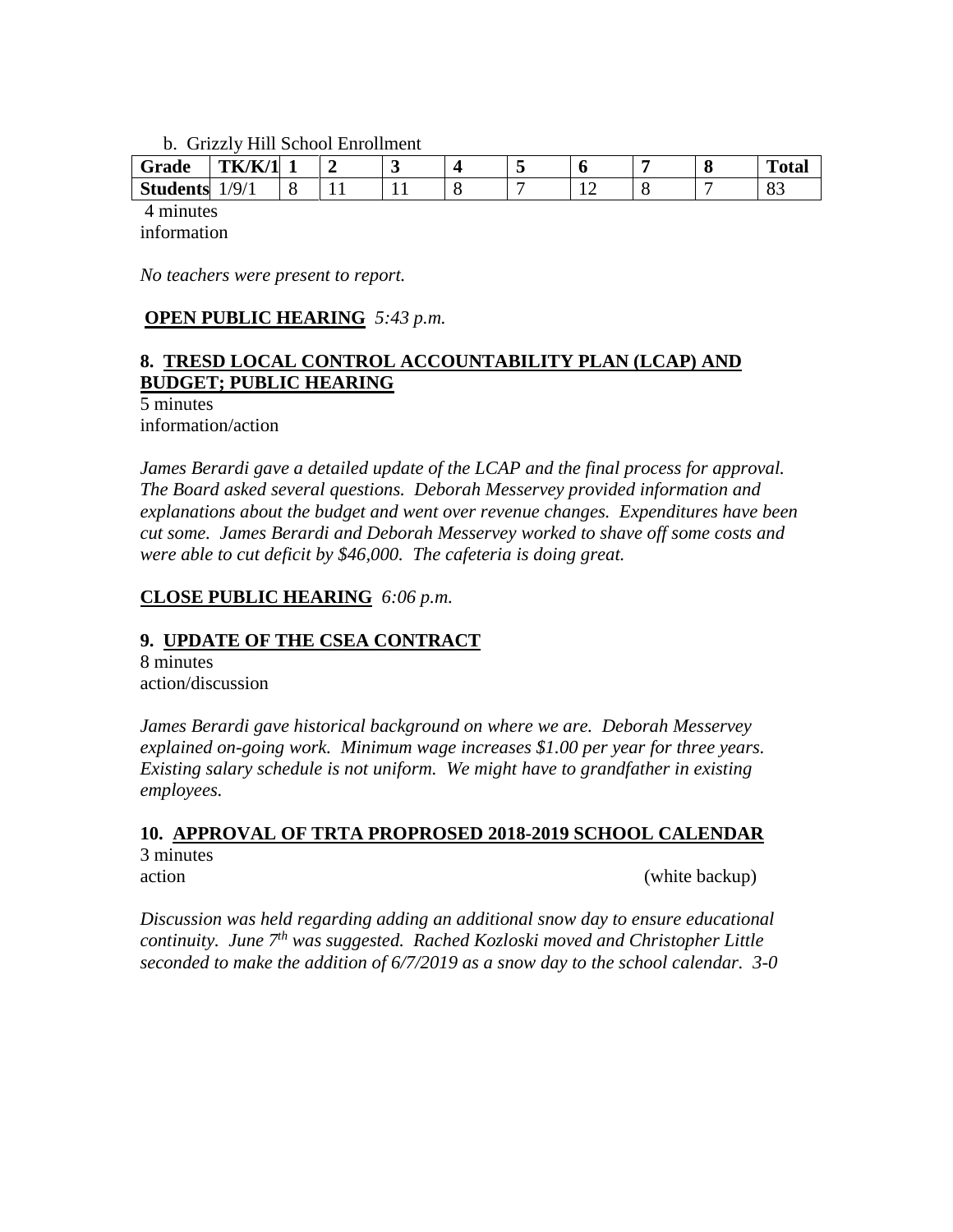# **11. ACCEPTANCE OF THE TRTA SUNSHINE PROPOSAL**

2 minutes

action (orchid backup)

*Christopher Little moved and Rachel Kozloski seconded to accept the TRTA Sunshine Proposal as presented. 3-0*

# **12. END OF YEAR PLANS**

5 minutes Information

James Berardi updated the Board on the end of the year plans regarding the pool party, *8 th grade trip, 7th grade trip, 5/6 grade trip to Synergia, 3/4 grade trip to Shady Creek, and Washington's trip to Shasta.*

### **13. AD HOC UPDATE VISION/MISSION**

2 minutes **Discussion** 

James Berardi stated that it is now in the teachers hands. He gave the staff what the *committee had been working on. The staff will give their input that will return back to the Board.*

# **14. AFTER SCHOOL PROGRAM**

5 minutes discussion/action

*James Berardi informed the Board that there is no news about the ASES program The state as to give us a rejection letter so we assume that we will be awarded. The state (CDE) said we should know by next week. Rachel Kozloski wants to do this regardless of the grant.*

## **15. PUBLIC COMMENT**

At this time, we open the meeting for any public comments regarding the following Closed Session item.

*There were no public comments.*

## **16. ADJOURN TO CLOSED SESSION** *6:50 p.m.*

## **17. CLOSED SESSION**

Conference with Labor Negotiators TRTA pursuant to Government Code 54957.6

## **18. RECONVENE FROM CLOSED SESSION** *7:24 p.m.*